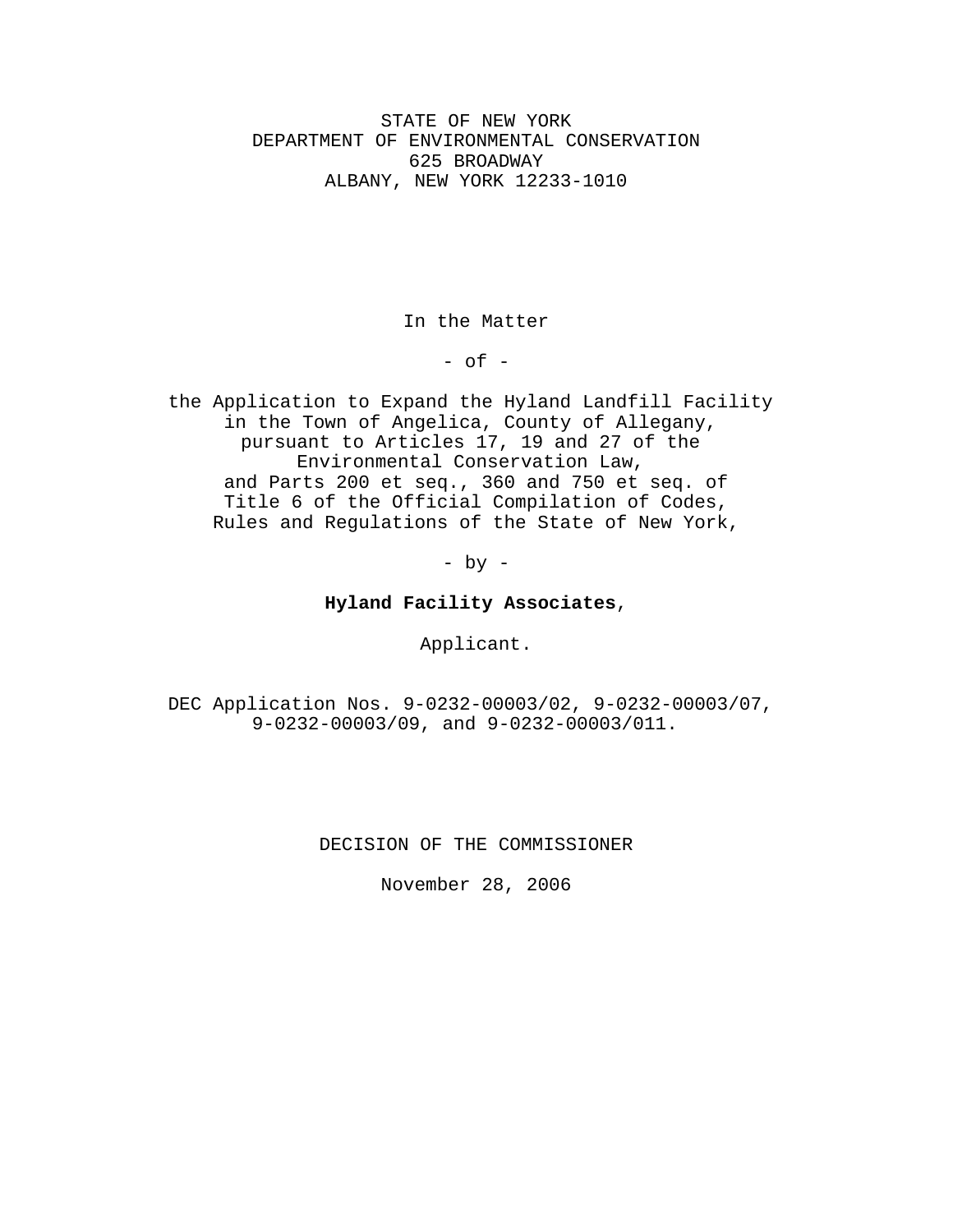## DECISION OF THE COMMISSIONER

Hyland Facility Associates owns and operates an existing solid waste management facility in the Town of Angelica, Allegany County, which it proposes to expand from about 90 acres (approximately 28 acres of landfill cell area and about 62 acres for support facilities) to about 174 acres (approximately 76 acres of landfill cell area plus 98 acres for support facilities). In addition, Hyland Facility Associates seeks approval to increase the overall height of the facility by 68 feet. The proposed expansion would increase the maximum annual amount of waste accepted at the facility from 232,440 tons per year to 312,000 tons per year, and extend the overall life of the facility by 20 to 25 years.

Region 9 Department staff referred the matter to the Office of Hearings and Mediation Services, and a Combined Notice of Complete Permit Applications, Availability for Review of a Draft Supplemental Environmental Impact Statement, and Notice of Public Hearing dated August 23, 2006 ("Combined Notice") was published in the Department's Environmental Notice Bulletin on the same date. Hyland Facility Associates duly published the Combined Notice in The Times Herald, The Wellsville Daily Reporter, and The Buffalo News.

The matter was assigned to Administrative Law Judge ("ALJ") Daniel P. O'Connell. ALJ O'Connell convened legislative hearing sessions at 4:00 p.m. and 7:00 p.m. on October 3, 2006 in Angelica, New York, to receive unsworn statements from the public with respect to the draft permits prepared by Department staff and the draft supplemental environmental impact statement on the proposed expansion. At the October 3, 2006 legislative hearing sessions, the written comment period was extended from September 27, 2006 until October 16, 2006.

The Combined Notice set September 27, 2006 as the filing date for petitions for either full party status or amicus status. Prior to the issues conference, ALJ O'Connell did not receive any petitions for either full party status or amicus status. As provided in the Combined Notice, ALJ O'Connell convened an issues conference on October 4, 2006 in Angelica, New York. No one at the issues conference requested party status.

Written comments on the proposed expansion were timely received from, among others, Jean E. Chamberlain, Robert T. Chamberlain, and Concerned Citizens of Allegany County ("CCAC"). ALJ O'Connell issued an issues ruling and order of disposition on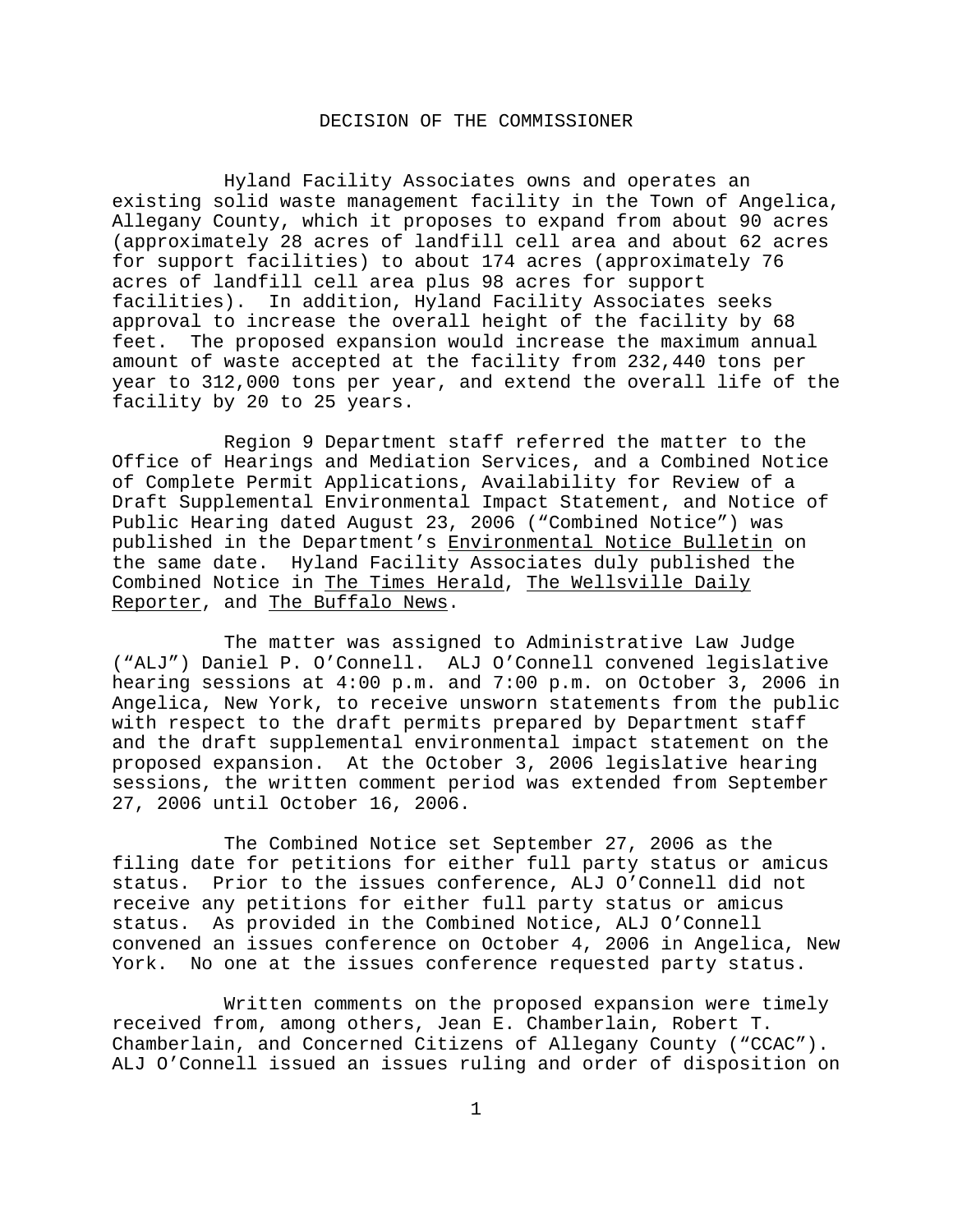October 24, 2006 ("the issues ruling"). In the issues ruling, ALJ O'Connell summarized the oral statements made at the legislative hearing sessions and in the written comments. In their written comments, Jean Chamberlain and Robert Chamberlain requested "party status" and "interested party status," respectively. Although the Chamberlains requested party status, they did not include a petition for party status consistent with the requirements outlined in 6 NYCRR 624.5(b) and (c) with their respective comment letters. Accordingly, ALJ O'Connell denied Jean Chamberlain's request for party status and Robert Chamberlain's request for interested party status. The issues ruling provided a schedule for filing appeals by November 14, 2006 and responses by November 21, 2006.

On November 14, 2006, I received a letter dated November 10, 2006 which CCAC characterized as an "Appeal of ALJ O'Connell's Issues Ruling and Order of Disposition, October 24, 2006." With its November 10, 2006 letter, CCAC included a copy of a report prepared by Gary. A. Abraham, Esq., for the Angelica Town Board, dated August 31, 2006. With a cover letter dated November 16, 2006, CCAC provided a copy of page 20 of the report, which had inadvertently been omitted from the copy of the report that CCAC had filed with its November 10, 2006 letter.

With a cover letter dated November 16, 2006, Thomas S. West, Esq., counsel for Hyland Facility Associates, filed a response, which included affidavits of Larry Shilling and Robert Jones, sworn to November 15, 2006, and a memorandum of law dated November 16, 2006.

Department staff also filed a response. Although dated November 17, 2006, Department staff's response was not received until November 22, 2006, which is a day after the deadline that the issues ruling established for responses. In its response, Department staff stated that CCAC failed to serve its submittal on Department staff. Consequently, Department staff was unaware of CCAC's submittal until it received the response that Hyland Facility Associates filed which included a copy of CCAC's November 10, 2006 letter.

Service of papers in permit hearing proceedings is required to be made on all parties (see 6 NYCRR 624.6[a], incorporating by reference section 2103 of the Civil Practice Law and Rules). CCAC's failure to serve Department staff, and the consequent delay in Department staff's knowledge of the filing, excuses Department staff's later response which shall be included as part of the record.